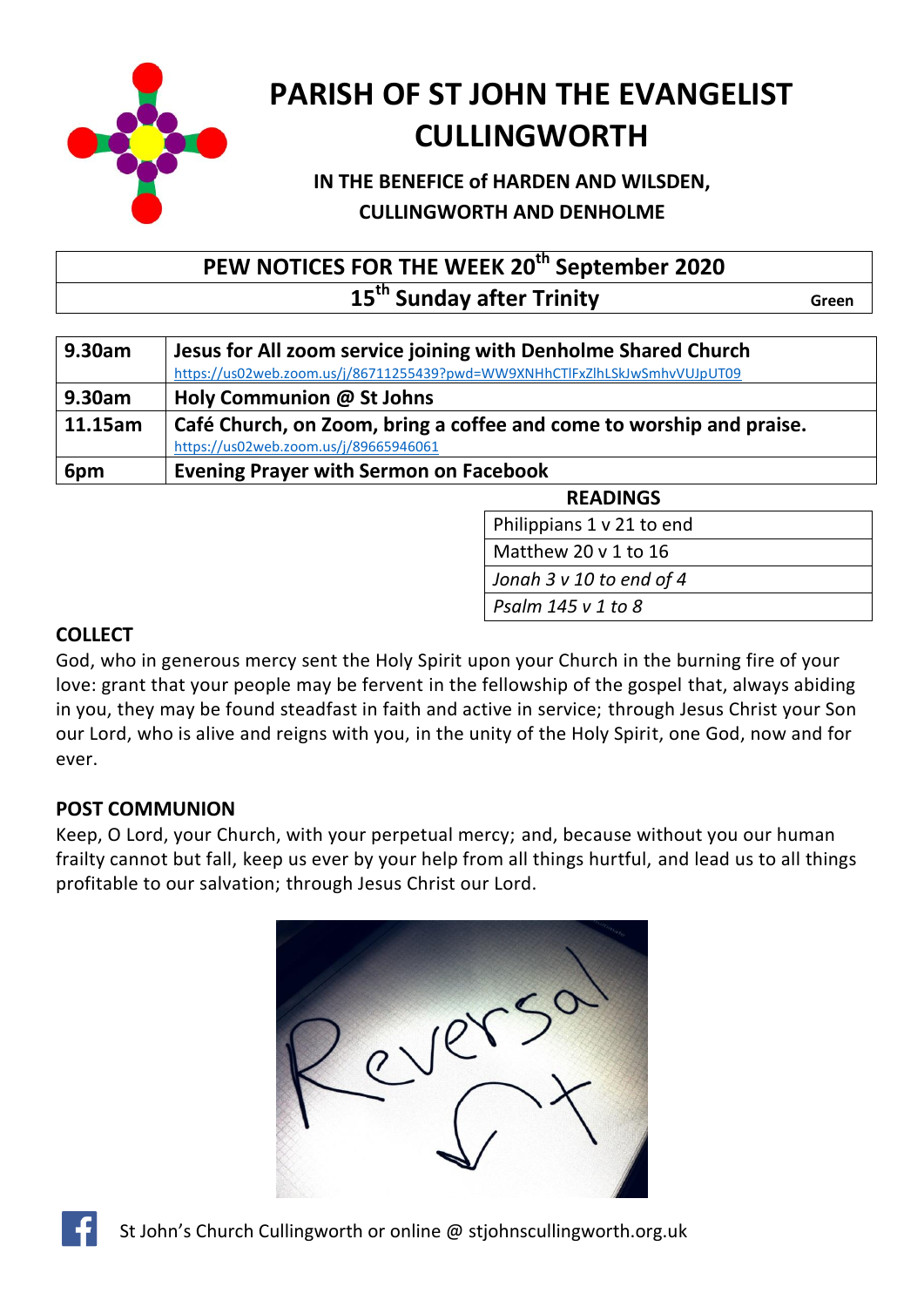## **FOR YOUR PRAYERS THIS WEEK**

- Our Bishops, Nick and Toby, Archdeacon Andy, local clergy, Readers and families.
- For Richard, Suzy and Liz and their ministry throughout the benefice.
- For our Churchwardens, PCC officers and members
- For healing to all those we know who are sick, particularly for Jill's mother, Joanna Rushton, Marjorie Davies, Karen Mottershead, Mavis and Gordon Nevill, Malcolm and Di Halliday and Joe and Kathleen Sweeny
- For our Churches Together in Harden, Wilsden, Cullingworth and Denholme
- For our country and all those affected by the coronavirus crisis.
- For families as they face change and uncertainty
- For anyone working in the health service, doctors surgeries, hospitals and residential homes
- For those in government, that they will work compassionately and justly for all.
- For Food Banks as they meet new demands and for those who need their help.
- Lonely and housebound people in our villages and for the quiet volunteers who support them
- Newcomers to Cullingworth that our church may make our presence and message known.

# **Prayer for Fifteenth Sunday after Trinity**

**In trial and tribulation, God of comfort, be near me. In loss and devastation, God of grief, grieve with me. In uncertainty and confusion, God of the way, show me a path. In want and in need, God of provision, provide for me. In times of sluggishness and laziness, God of patience, wait for me. In comfort and in joy, God of love, let me not forget you.**

## **Thursday Morning Prayers with Richard on Zoom September 24th @11am** Please invite others along. Everyone can come along. Meeting ID 83952757402 – Password Spirit <https://us02web.zoom.us/j/83952757402?pwd=eEYrRGFkL3g1dzJLeUcvSDJueTlZdz09>



Prayer Requests: Do let people know that they can send any requests to us and we will respond and pray for everyone. The email address is: [say14me@hotmail.com](mailto:say14me@hotmail.com)

# **Weekly Services - Live – streamed services during the week on the Benefice Facebook page or on catch up.**

## **Morning Prayer at 8am with Richard Evening Prayer at 5pm with Richard Night Prayer at 9pm with Suzy Evening prayer with sermon each Sunday with Suzy at 6pm**

If people need assistance, support, food or medicine deliveries or just a chat, please contact Richard or Suzy. Please respect day off – Suzy Tuesday, Liz Monday and Thursday and Richard Saturday; only make home phone calls between 9 am and 9 pm



St John's Church Cullingworth or online @ stjohnscullingworth.org.uk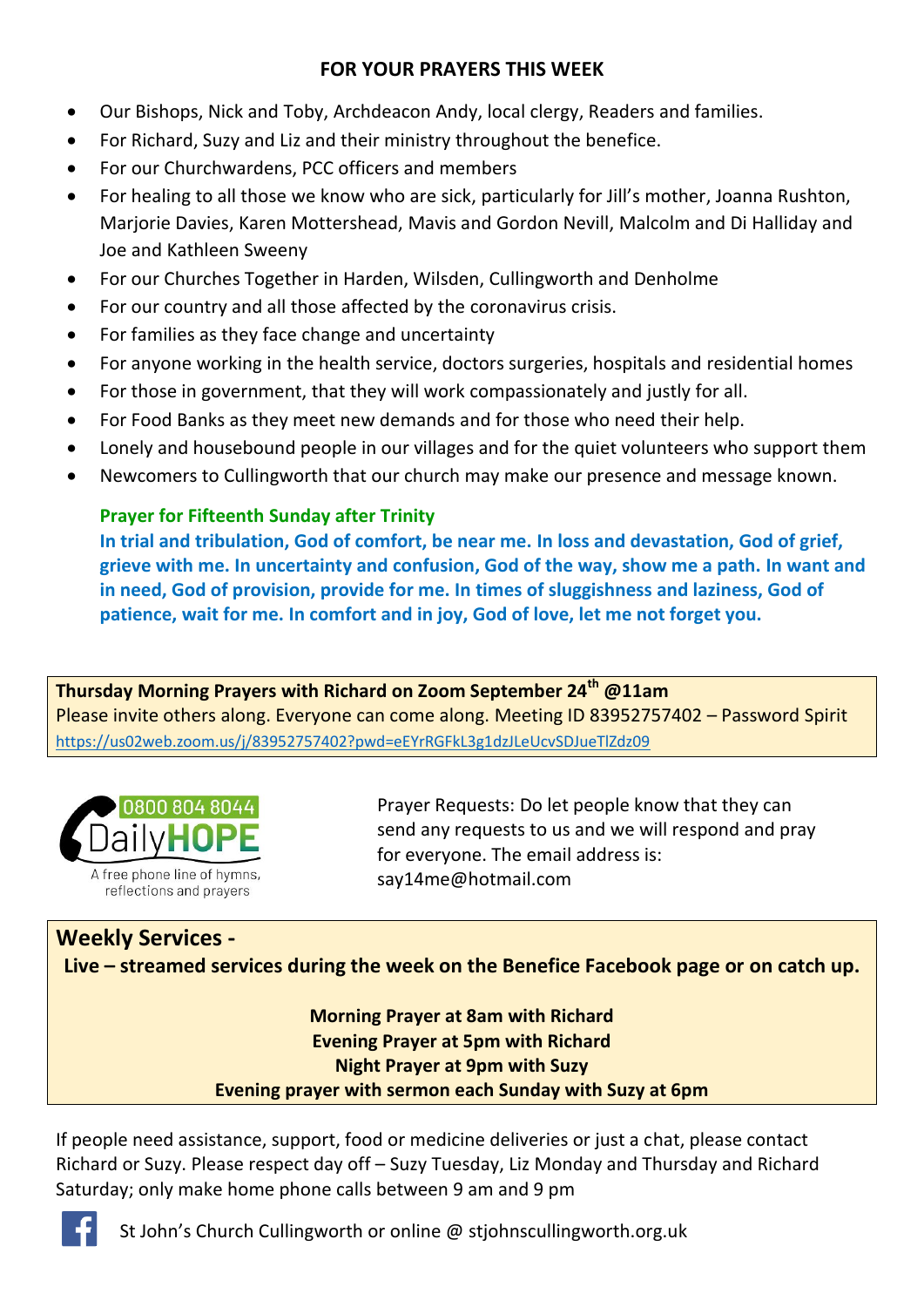### **OUR TEAM AT ST JOHN'S**

| Team Rector:                  | <b>Revd Richard Burge</b> | 273758      |
|-------------------------------|---------------------------|-------------|
| Team Vicar:                   | <b>Revd Suzy McCarter</b> | 270687      |
| <b>Associate Priest</b>       | Revd Liz Moy              | 645991      |
| <b>Church Wardens:</b>        | Candida McKay             | 272906      |
|                               | <b>Robert Smith</b>       | 273068      |
| <b>Baptism Visitor:</b>       | Candida McKay             | 272906      |
| <b>Bereavement Visitor</b>    | June Humes                |             |
| Verger                        | Sandra Pattinson          | 957181      |
| <b>Benefice Administrator</b> | Helen Ludkin              | 07788848830 |

### **FUNDRAISING**

**A very big Thank you to everyone for their generous donations to the church; we are very grateful for the way that people have continued to support the churches financially.** 

Money donated as "coffee money" during September will support Compassion UK, releasing children from poverty in Jesus name. If you wish to make a donation please can you make this to St Johns PCC (details below) adding your surname and Compassion as the reference.

The Coop has our food collection box that is normally in St Johns Room

#### **EASY FUNDRAISING FOR YOUR ON-LINE PURCHASES**

If you register with easyfundraising.org.uk and state cause as Cullingworth St. John the Evangelist we at Church receive a % of what you spend.



# **Church Finances:**

Please can you support St John's with your continued giving? It is important that we can pay our bills but we are struggling to pay our Share to the Diocese. With no room hire income, our usual Sunday collection or other fundraising, we continue to rely on the generosity of our congregation and the village. If you do not usually give your offerings electronically, but can do so during this time when we are not able to meet in church, it would really help our cash flow and to continue our good works. Thank you.

Donations or Regular Giving may be done by sending your gift to PCC of Cullingworth Parish Sort Code 20-45-14 account number 60703532. Please include your name as a reference, so we can thank you. We are wholly dependent upon your generosity.

**You can scan this code to give a donation through "Give a Little" We also have an electronic card giving plate in Church.**



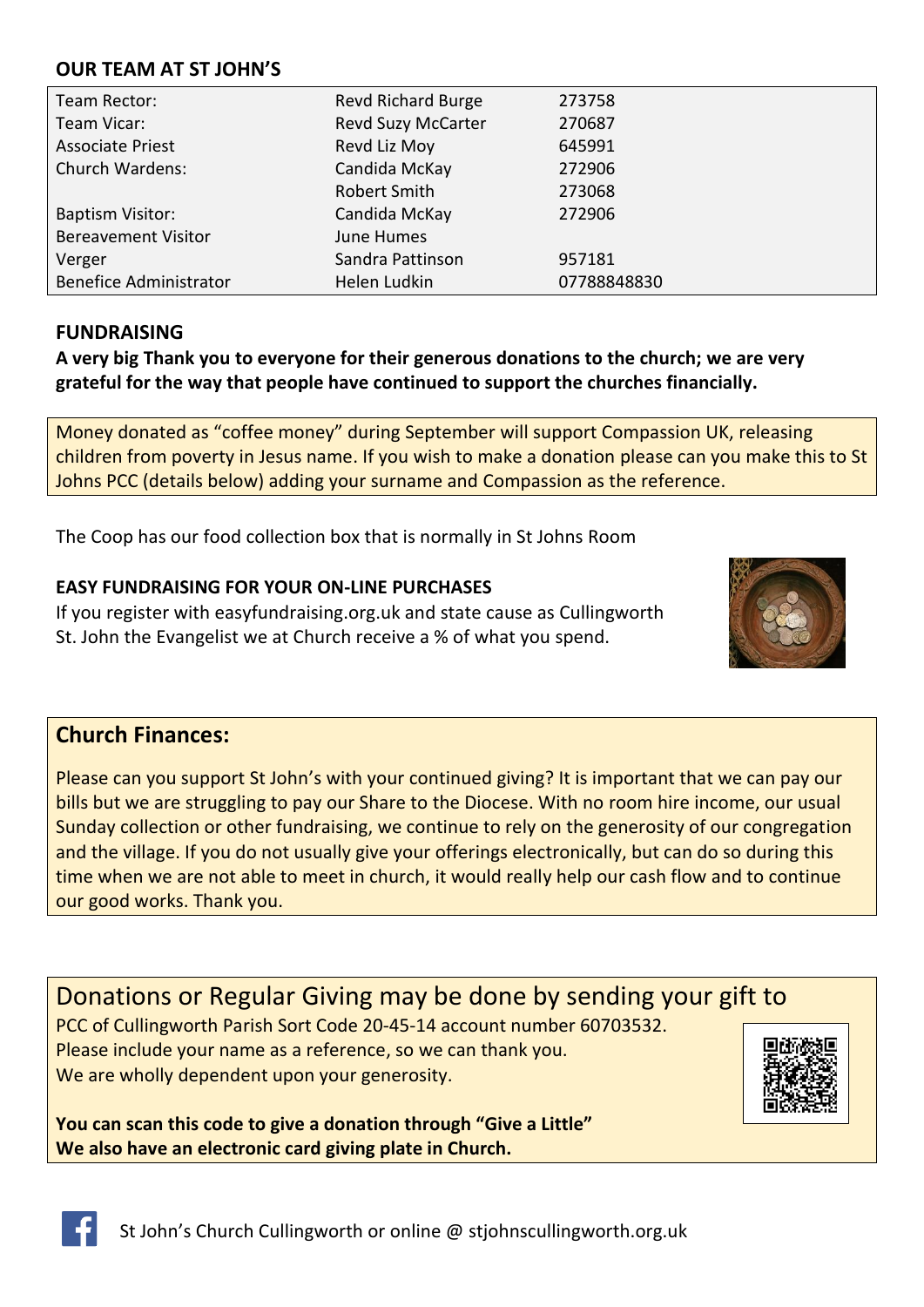We are open for Worship – Please can you complete a booking form to say if you wish to attend. **We would like to assure everyone that we will be continuing to produce all our written Sunday Service sheets and our Online Services worship resources for everyone. So if you do not feel that it is right for you to come to church, then you are still very much included in our worshipping community. Please note you are required to wear a face mask in Church. The "Rule of Six" now in force does not apply to our church services and personal prayer.** 

## **Our churches are open for Personal Prayer. Cullingworth: Wednesday afternoon 2 to 3pm**

#### **LIGHT A CANDLE @ 8.30pm**

To share the Light of Christ and to let those around us know we are thinking about and praying for them at this time, place a candle in one of the windows of your homes at 8.30pm till 9pm on each evening. "It will be a sign of solidarity and hope in the light of Christ that can never be extinguished."



**QUIZ:** This week's quiz will be on **Wednesday 30th September** at 7pm; we will invite everyone who has been in one of the previous quizzes. If there is anyone else who wishes to join in then please contact Helen and we will get an invitation to you too.

<https://us02web.zoom.us/j/85098439672?pwd=QnVyTTBlNGJ0d3JBV1o4TDNZWGhhUT09>

**On Sunday 27th September there will be a United Benefice Zoom Service at 10.30am and a Family Zoom service at 11.15am.**

<https://us02web.zoom.us/j/86552726655?pwd=ZnB0VDkwa1c3YVpVZkJvNHF1UHE4UT09>

If you would like to be part of the Zoom services then let Helen know: [beneficehwcd@gmail.com](mailto:beneficehwcd@gmail.com) or 07788 848830 and we will send you an invitation.

**VIRTUAL ZOOM COFFEE MORNING - Wednesday 23rd September @11am**  Join with a coffee, piece of cake and plenty of chat. The id is 899 594 3147 and password is Church.

**NEXT THURSDAY HOUSE GROUP 24th September @ 7pm** id 899 594 3147 and password is Church.

#### **Keep in Touch**

If you are on Facebook search for 'St John's Cullingworth' or 'Harden, Wilsden, Cullingworth, Denholme Benefice', please also remember those who are not able to use social media so why not pick up the phone for a chat. We might not be able to meet, but we can still stay in touch. If you know anyone who would like to receive our notices please contact: Robert Smith on 273068 or by e-mail at [robertandjasmin@btinternet.com](mailto:robertandjasmin@btinternet.com) with details.

**The Revision of St. John's Electoral Roll** is now taking place. Anyone who is not on the current roll and who would like to be, please ask Robert Smith for an application form. If your details have changed or you wish to check your details please contact Robert. [robertandjasmin@btinternet.com](mailto:robertandjasmin@btinternet.com) *The rolls will be closed 15 days before the annual meeting.*